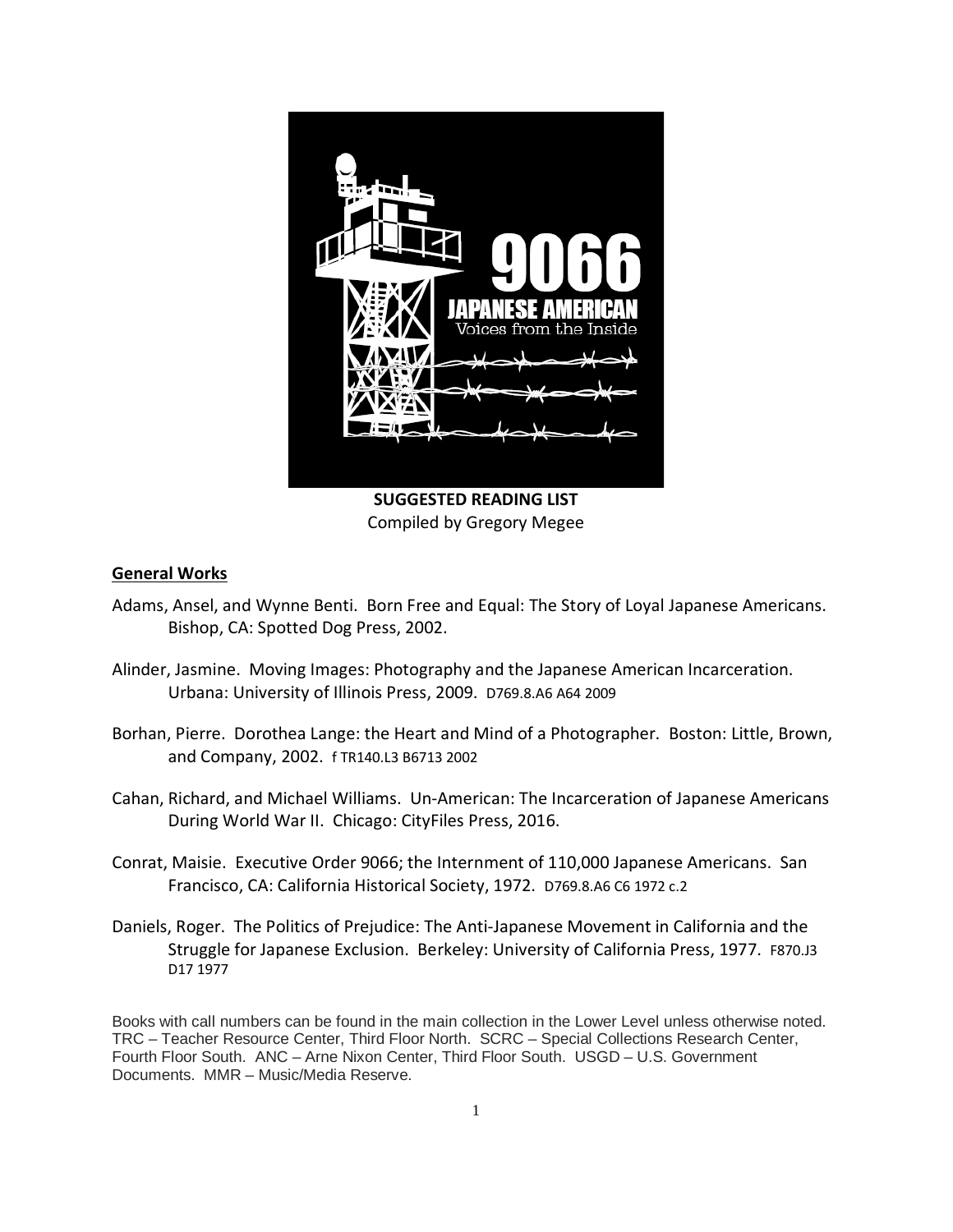- Daniels, Roger. Prisoners Without Trial: Japanese Americans in World War II. New York: Hill and Wang, 1993. D769.8.A6 D37 1993
- Eaton, Allen H. Beauty Behind Barbed Wire: The Arts of the Japanese in Our War Relocation Camps. New York: Harper, 1952. N7355 .E2 [SCRC]
- Fallen, Anne-Catherine and Osborn, Kevin. Records of Our National Life: American History at the National Archives. Washington, DC: Foundation for the National Archives, 2009. f Z1236.R436 2009
- Girdner, Audrie. The Great Betrayal: The Evacuation of the Japanese-Americans during World War II. New York: Macmillan, 1969. D769.8.A6 G5
- Heyman, Thereses Thau. Dorothea Lange: American Photographs. San Francisco, CA: San Francisco Museum of Modern Art: Chronicle Books, 1994. f TR820.5 .H5 1994
- Hayashi, Brian Masaru. [Democratizing the Enemy: The Japanese American Internment.](https://xerxes.calstate.edu/fresno/books/record?id=b3289600) Princeton: Princeton University Press, 2004. D769.8.A6 H39 2004
- Inada, Lawson Fusao, ed. Only What We Could Carry: The Japanese American Internment Experience. Berkeley: Heyday Books, 2000. D769.8.A6 O55 2000
- Inouye, Karen. The Long Afterlife of Nikkei wartime Incarceration. Stanford: Stanford University Press, 2016.
- [Japanese Americans: From Relocation to Redress.](https://xerxes.calstate.edu/fresno/books/record?id=b6762267) Seattle and London: University of Washington Press, 1991.
- Lange, Dorothea. Impounded: Dorothea Lange and the Censored Images of Japanese American Internment. New York: W.W. Norton, 2006. D769.8.A6 L35 2006
- Murray, Alice. Historical Memories of the Japanese American Internment and the Struggle for Redress. Stanford: Stanford University Press, 2008. D769.8.A6 M88 2008
- Nagata, Donna K. Legacy of Injustice: Exploring the Cross-generational Impact of the Japanese American Internment. New York: Plenum Press, 1993. D769.8.A6 N33 1993
- Ng, Wendy. Japanese American Internment During World War II: A History and Reference Guide. Westport, CT: Greenwood Press, 2002. D769.8.A6 N4 2002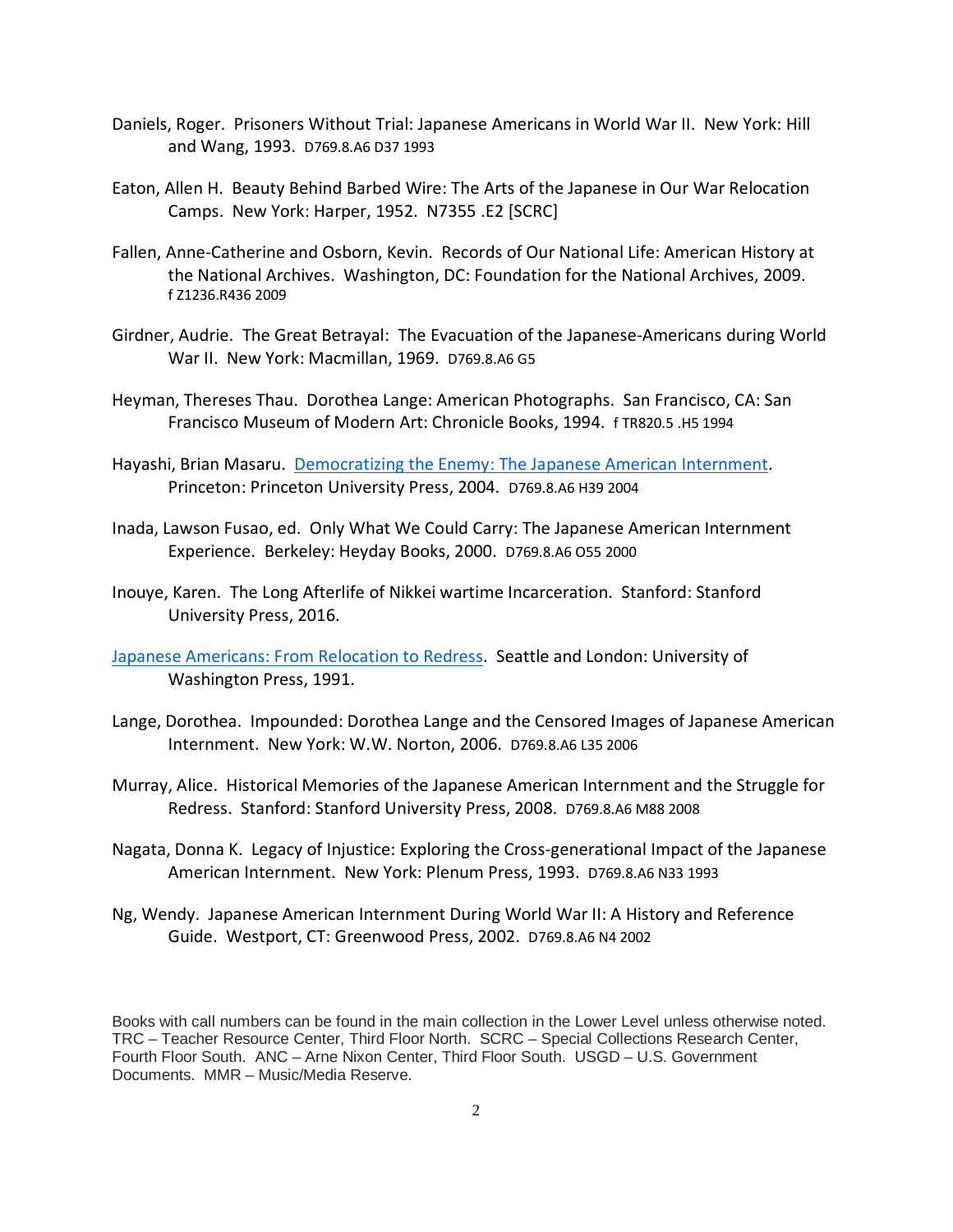- Partridge, Elizabeth. Dorothea Lange--a Visual Life. Washington: Smithsonian Institution Press, 1994. f TR140.L3 D67 1994
- Reeves, Richard. Infamy: The Shocking Story of the Japanese American Internment in World War II. New York: Henry Holt and Co., 2015.
- Robinson, Greg. [By Order of the President: FDR and the Internment of Japanese Americans.](https://xerxes.calstate.edu/fresno/books/record?id=b3023425) Cambridge: Harvard University Press, 2001. D769.8.A6 R63 2001
- Russell, Jan Jarboe. The Train to Crystal City: FDR's Secret Prisoner Exchange Program and America's Only Family Internment Camp During World War II. New York: Simon and Schuster, 2015.
- Smith, Page. Democracy on Trial: The Japanese American Evacuation and Relocation in World War II. New York: Simon and Schuster, 1995. D769.8.A6 S64 1995
- United States National Park Service. Manzanar National Historic Site. Washington, DC: National Park Service, U.S. Department of the Interior, 2015. I 29.6/6:M 31/3/2015 [USGD]

### **Law, Civil Rights and Redress**

Bannai, Lorraine K. [Enduring Conviction.](https://xerxes.calstate.edu/fresno/books/record?id=b7686645) Seattle: University of Washington Press, 2015.

- Bangarth, Stephanie. [Voices Raised in Protest: Defending North American Citizens of Japanese](https://xerxes.calstate.edu/fresno/books/record?id=b7505748)  [Ancestry, 1942-49.](https://xerxes.calstate.edu/fresno/books/record?id=b7505748) Vancouver, BC: UBC Press, 2008.
- Collins, Donald E. Native American Aliens: Disloyalty and the Reunification of Citizenship by Japanese Americans during World War II. Westport: Greenwood Press, 1985. KF7224.5 .C64 1985
- Fukuda, Yoshiaki. My Six Years of Internment: An Issei's Struggle for Justice. San Francisco: Konko Church of San Francisco, 1990. D769.8.A6 F813 1990
- Hatamiya, Leslie T. Righting a Wrong: Japanese Americans and the Passage of the Civil Liberties Act of 1988. Stanford: Stanford University Press, 1993. D769.8.A6 H38 1993
- Hirabayashi, Gordon K. [A Principled Stand: The Story of Hirabayashi V. United States.](https://xerxes.calstate.edu/fresno/books/record?id=b5770312) Seattle: University of Washington Press, 2013.
- Hohri, William Minrou. Repairing American: An Account of the Movement for Japanese-American Redress. Pullman: Washington State University Press, 1984.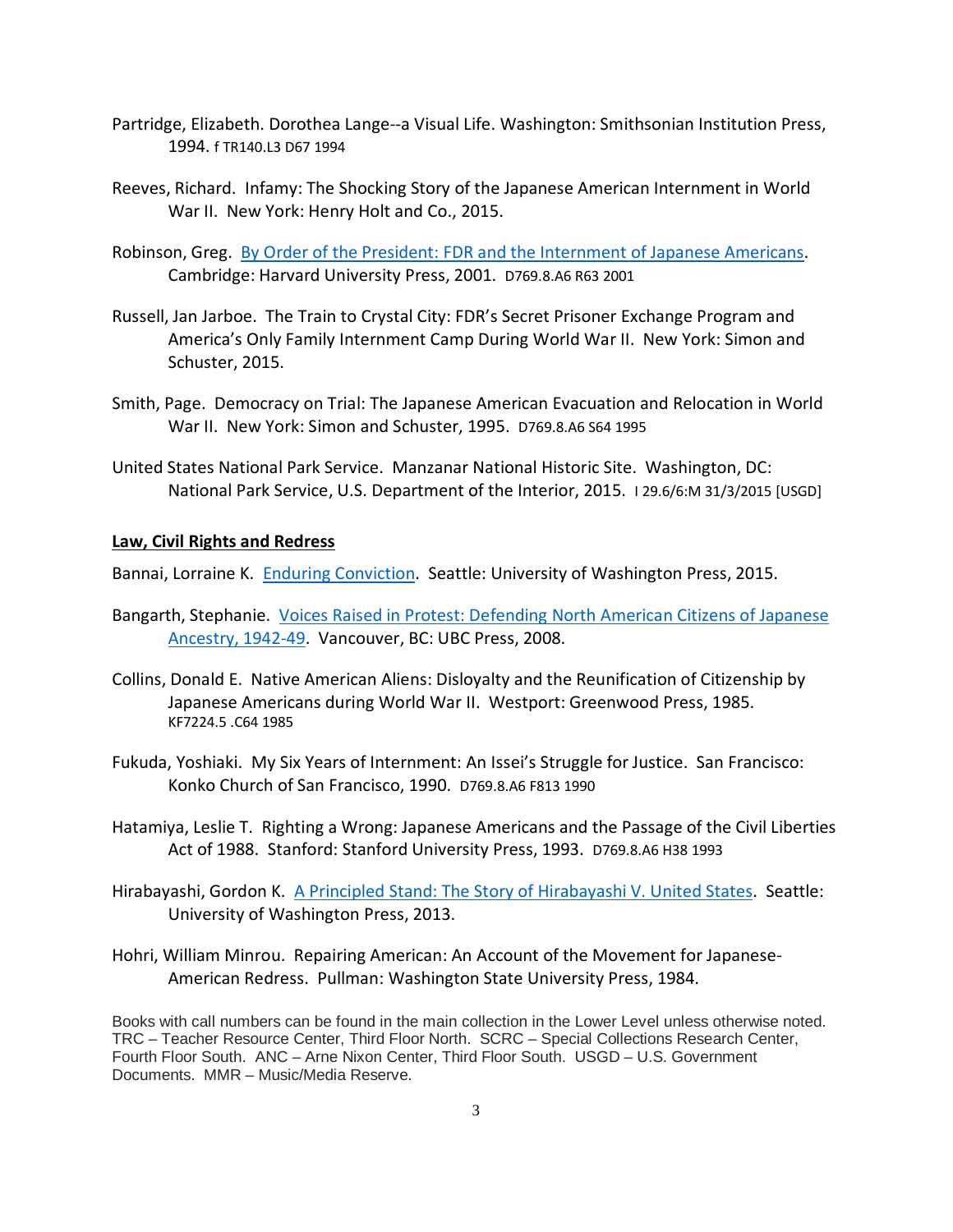- Irons, Peter, ed. Justice Delayed: The Record of the Japanese American Internment Cases. Middleton: Wesleyan University Press, 1989. KF7224.5 .J87 1989
- *The Japanese-American Internment During World War II: A Discussion of Civil Liberties Then and Now.* Sacramento: Senate Publications, 2000. S3062.J36
- Kessler, Lauren. *Stubborn Twig: Three Generations in the Life of a Japanese American Family.* New York: Random House, 1993. CT274.Y39 K47 1993
- Lyon, Cherstin M. [Prisons and Patriots: Japanese](https://xerxes.calstate.edu/fresno/books/record?id=b4069868)  [American Wartime Citizenship, Civil](https://xerxes.calstate.edu/fresno/books/record?id=b4069868)  [Disobedience, and Historical Memory.](https://xerxes.calstate.edu/fresno/books/record?id=b4069868) Philadelphia: Temple University Press, 2012.



- Maki, Mitchell, Harry H.L. Kitano, and S. Megan Berthold. Achieving the Impossible Dream: How Japanese Americans Obtained Redress. Urbana: University of Illinois Press, 1999. D769.8.A6 M29 1999
- McClain, Charles, ed. The Mass Internment of Japanese Americans and the Quest for Legal Redress. New York: Garland, 1994. D769.8.A6 M33 1994
- Rawitsch, Mark Howland. [The House on Lemon Street: Japanese Pioneers and the American](https://xerxes.calstate.edu/fresno/books/record?id=b4508251)  [Dream.](https://xerxes.calstate.edu/fresno/books/record?id=b4508251) Boulder: University of Colorado Press, 2012.
- Senate Publications. The Japanese-American Internment During WWII: A Discussion of Civil Liberties Then and Now. Sacramento, CA 2000. S3062.J36 [USGD]
- Shimabukuro, Mira. Relocating Authority: Japanese Americans Writing to Redress Mass Incarceration. Boulder: University Press of Colorado, 2015. D769.8.A6 S54 2015 [SCRC]
- Shimabukuro, Robert Sadamu. Born in Seattle: The Campaign of Japanese American Redress. Seattle: University of Washington Press, 2001. D819.U6 S45 2001
- Tsuchida, Nobuya. American Justice: Japanese American Evacuation and Redress Cases. Minneapolis: Asian/Pacific American Learning Resource Center, University of Minnesota, 1988. KF7224.5.A52 T78 1988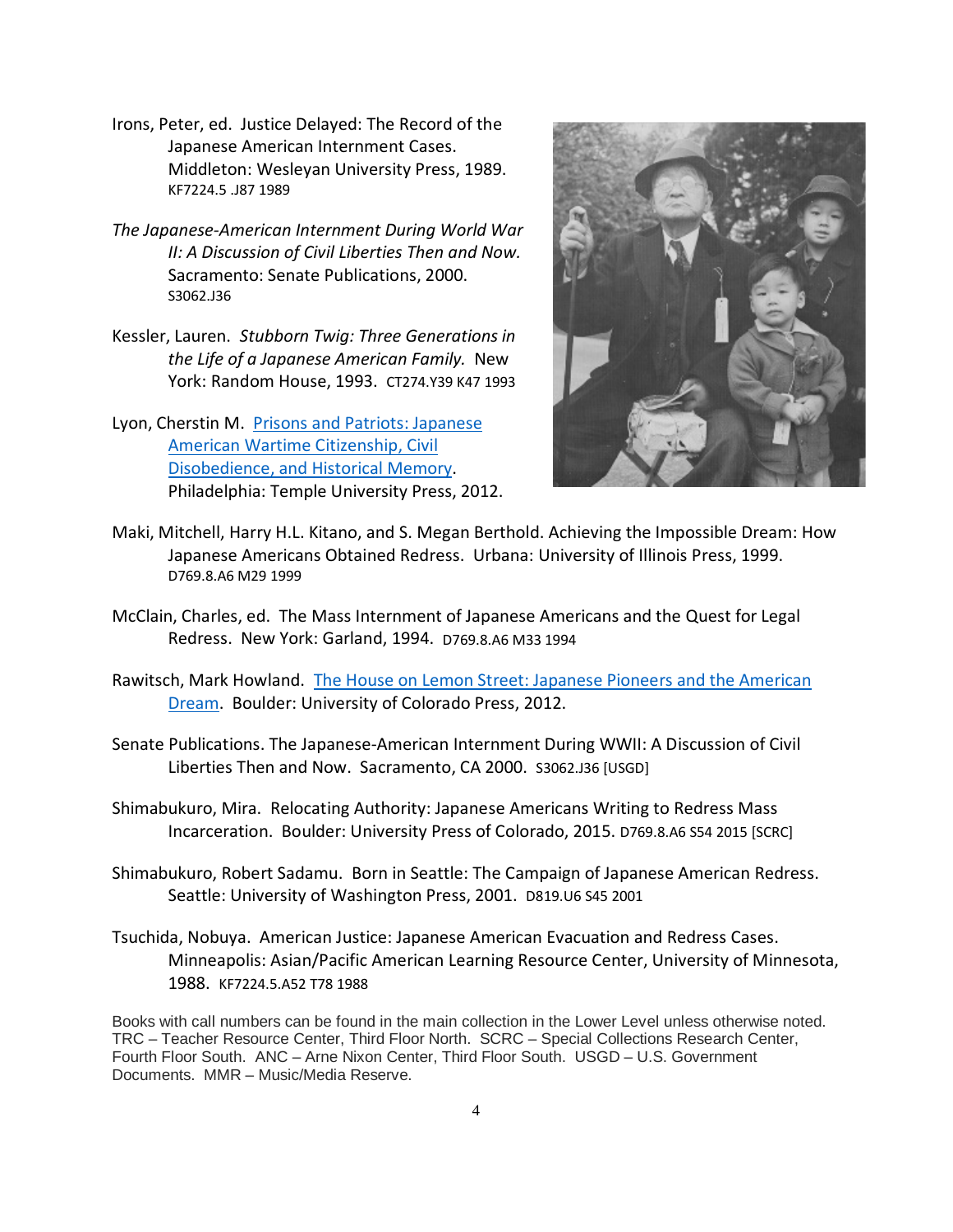- United States. Commission on Wartime Relocation and Internment of Civilians. [Personal Justice Denied.](https://xerxes.calstate.edu/fresno/books/record?id=b4072060) Washington, D.C.: Civil Liberties Public Education Fund; Seattle: University of Washington Press, 1997.
- United States. Congress. House. Committee on the Judiciary. Subcommittee on Administrative Law and Governmental Relations. Legislation



to Implement the Recommendations of the Commission on Wartime Relocation and Internment of Civilians. Washington: U.S. G.P.O., 1998. Y 4.J 89/1: 100/19 [USGD]

- United States. Congress. Senate. Committee on Governmental Affairs. Subcommittee on Federal Services, Post Office, and Civil Service. To Accept the Findings and to Implement the Recommendations of the Commission on Wartime Relocation and Internment of Civilians. Washington: U.S. G.P.O., 1987. Y 4.G 74/9: S.HRG. 100-260 [USGD]
- Yamamoto, Eric K. Race, Rights and Reparation: Law and the Japanese American Internment. Gaithersburg: Aspen Law and Business, 2001. KF7224.5 .R33 2001

### **Assembly/Relocation Centers**

- Bailey, Paul. City in the Sun: The Japanese Concentration Camp at Poston, Arizona. Los Angeles: Westernlore Press, 1971. D769.8.A6 B3 c.2
- Feeley, Francis M. America's Concentration Camps During World War II: Social Science and the Japanese American Internment. New Orleans, LA: University Press of the South, 1999. D769.8.A6 F44 1999
- Fiset, Louis. Camp Harmony: Seattle's Japanese Americans and the Puyallup Assembly Center. Urbana-Champaign: University of Illinois Press, 2009. D769.8.A6 F48 2009
- Mackey, Mike, ed. A Matter of Conscience: Essays on the World War II Heart Mountain Draft Resistance Movement. Powell, WY: Western History Publications, 2002. D769.8.A6 M388 2002
- Nishimoto, Richard S. Inside an American Concentration Camp: Japanese American Resistance at Poston, Arizona. Tucson, AZ:University of Arizona Press, 1995. D769.8.A6 N57 1995 c.4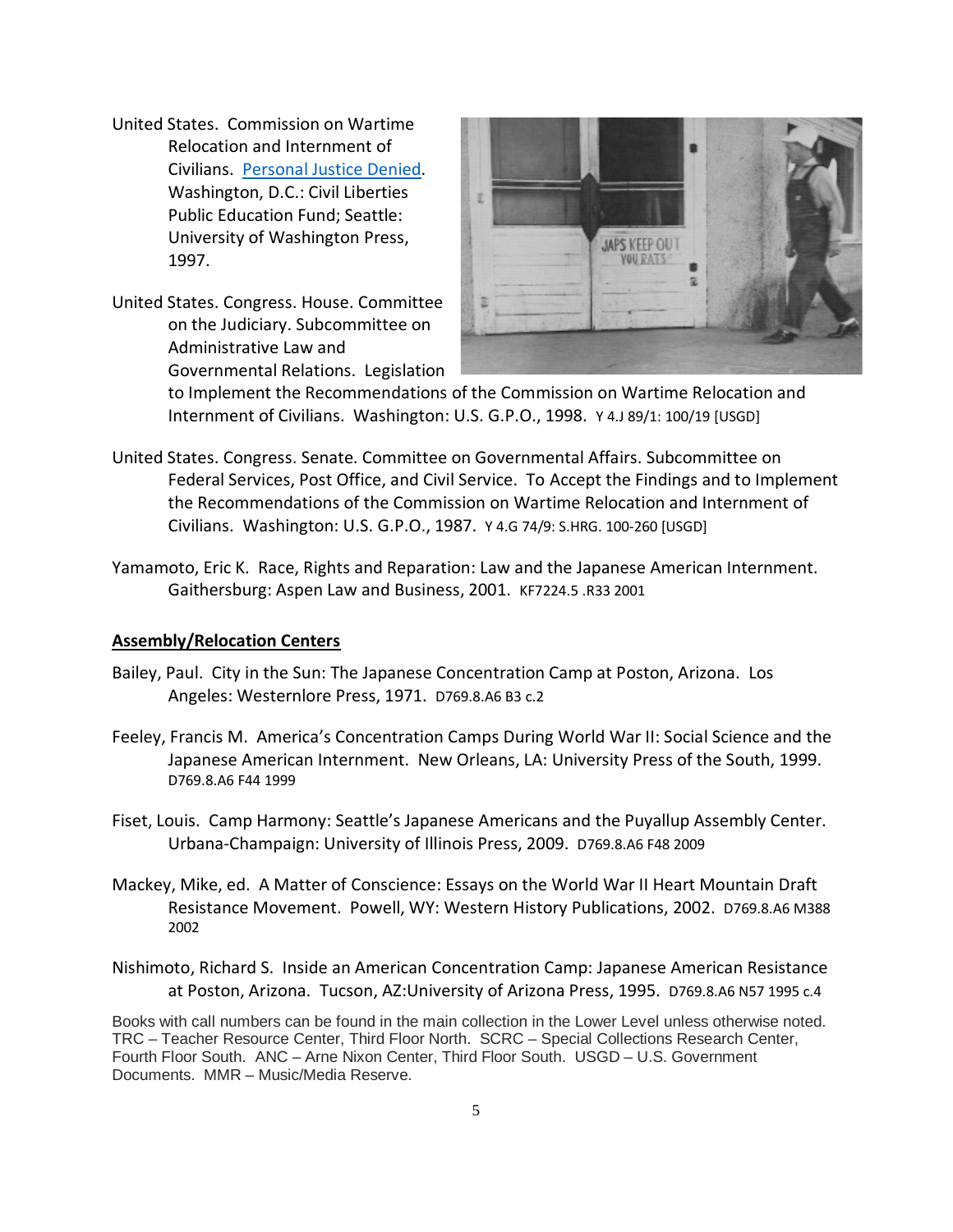- Okihiro, Gary Y. Whispered Silences : Japanese Americans and World War II. Seattle, WA: University of Washington Press, 1996. D769.8.A6 O36 1996
- Okubo, Miné. Citizen 13660. Seattle: University of Washington Press, 1983. D769.8.A6 O38 1983
- Riley, Karen L. Schools Behind Barbed Wire: The Untold Story of Wartime Internment and the Children of Arrested Enemy Aliens. Lanam, MD: Rowman and Littlefield, 2002. D769.8.A6 R55 2002
- Takashima, Shizuye. A Child in Prison Camp. Plattsburg, NY: Tundra Books, 1971. f D768.15 .T34
- Unrau, Harlan D. Manzanar National Historic Site, California: The Evacuation and Relocation of Persons of Japanese Ancestry During World War II: A Historical Study of Manzanar War Relocation. Denver, CO: U.S. Department of the Interior, National Park Service, 1996. I 29.58/3:M 31/ v.2 [USGD]
- Yatsushiro, Toshio. Politics and Cultural Values: The World War II Japanese Relocation Centers, United State Government. New York: Arno Press, 1978. D769.8.A6 Y37 1978



# **Memoirs, Biographies and Oral Histories**

- Dempster, Brian Komei. Making Home from War: Stories of Japanese American Exile and Resettlement. Berkeley: Heyday Books, 2011. D769.8.A6 M325 2011
- Fujino, Diane C. Heartbeat of Struggle: The Revolutionary Life of Yuri Kochiyama. Minneapolis: University of Minnesota Press, 2005. E184.J3 F8335 2005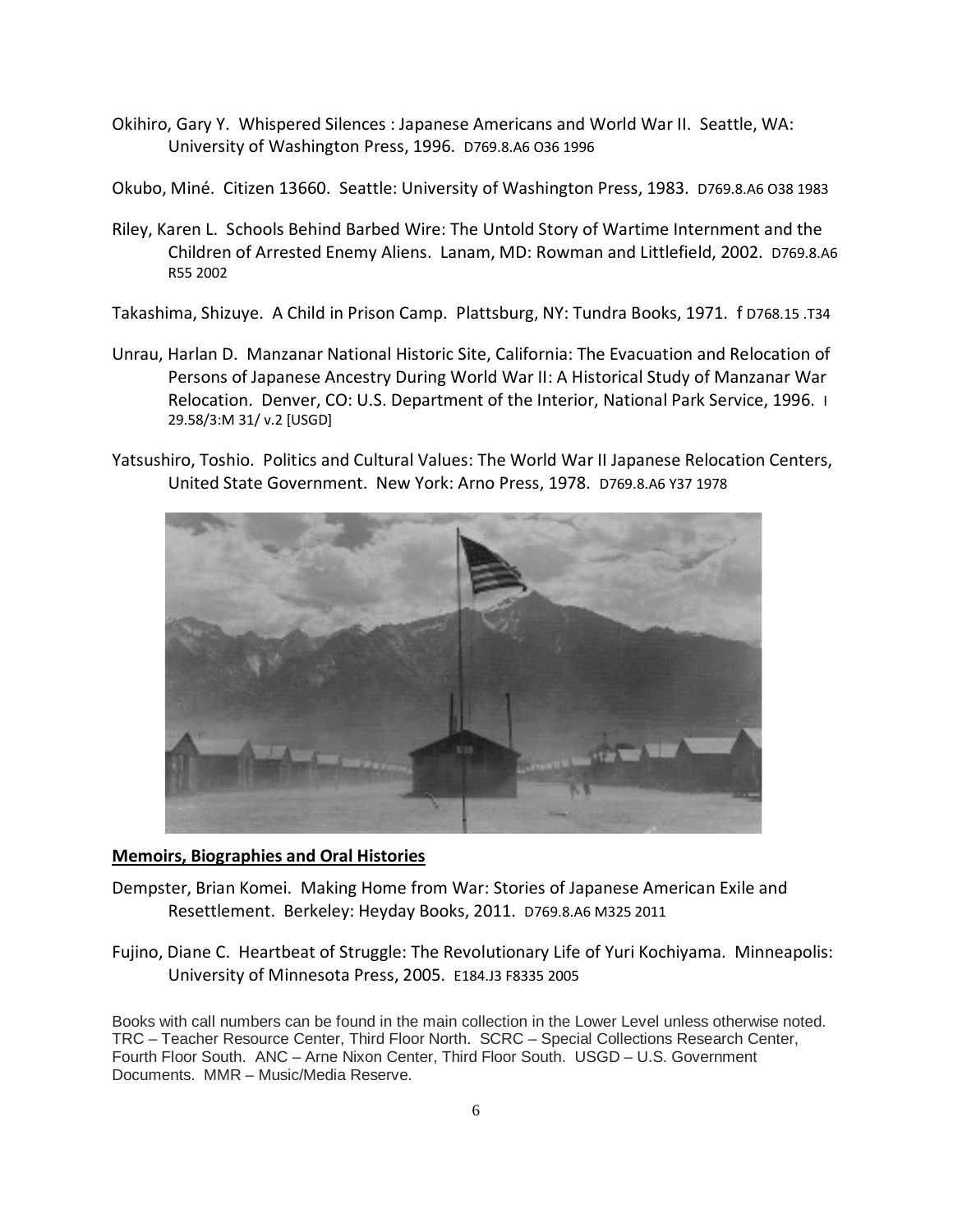- Fujino, Diane C. [Samurai Among Panthers: Richard Aoki on Race, Resistance, and a Paradoxical](https://xerxes.calstate.edu/fresno/books/record?id=b4133295)  [Life.](https://xerxes.calstate.edu/fresno/books/record?id=b4133295) Critical American Studies. Minneapolis: University of Minnesota Press, 2012.
- Gruenewald, Mary Matsuda. Looking Like the Enemy: My Story of Imprisonment in Japanese-American Internment Camps. Troutdale, OR: NewSage Press, 2005. D769.8.A5 G78 2005
- Havey, Lily Yuriko Nakai. Gasa Gasa Girl Goes to Camp: A Nisei Youth Behind a World War II Fence. Salt Lake City: University of Utah Press, 2014.
- Higashide, Seiichi. [Adios to Tears: The Memoirs of a Japanese-Peruvian Internee in U.S.](https://xerxes.calstate.edu/fresno/books/record?id=b4506858)  [Concentration](https://xerxes.calstate.edu/fresno/books/record?id=b4506858) Camps. Seattle: University of Washington Press, 2000. E184.J3 H525 1993
- Hirano, Kiyo. Enemy Alien. JAM Publications, 1983.
- Hirohata, Joyce, and Hirohata, Paul. Nisei Voices: Japanese American Students of the 1930s, Then and Now. Oakland, CA: Hirohata Design, 2004. F870.J3 N57 2004
- Hosokawa, Bill. Nisei: The Quiet Americans Revised Edition. Boulder, CO: University Press of Colorado, 2002. E184.J3 H62 2002
- Imahara, James. James Imahara, Son of Immigrants. N.p., 1982. E184.J3 I43 1982

[Jimmy Murakami: Non-Alien.](https://xerxes.calstate.edu/fresno/books/record?id=b7119046) Video. New York: Pop Twist Entertainment, 2011.

- Nakane, Kazuko. Nothing left in My Hands: An Early Japanese American Community in California's Pajaro Valley. Seattle, WA: Young Pine Press, 1985. F868.S3 N35 1985
- Okimoto, Daniel I. American in Disguise. New York: Walker/Weatherhill, 1971. E184.J3 O37
- Oppenheim, Joanne. Dear Miss Breed: True Stories of the Japanese American Incarceration During World War II and the Librarian Who Made a Difference. New York: Scholastic Nonfiction, 2006. D769.8.A6 O67 2006 [TRC and ANC]
- Raineri, Vivian McGuckin. The Red Angel: The Life and Times of Elaine Black Yoneda, 1906- 1988. New York: International Publishers, 1991. HQ1413.Y66 R35 1991
- Robinson, Greg. [After Camp: Portraits in Midcentury Japanese American](https://xerxes.calstate.edu/fresno/books/record?id=b4070894) Life and Politics. Berkeley: University of California Press, 2012.
- Sakamoto, Pamela Rotner. Midnight in Broad Daylight: A Japanese American Family Caught Between Two Worlds. New York: Harper, 2016. D753.8 .S24 2016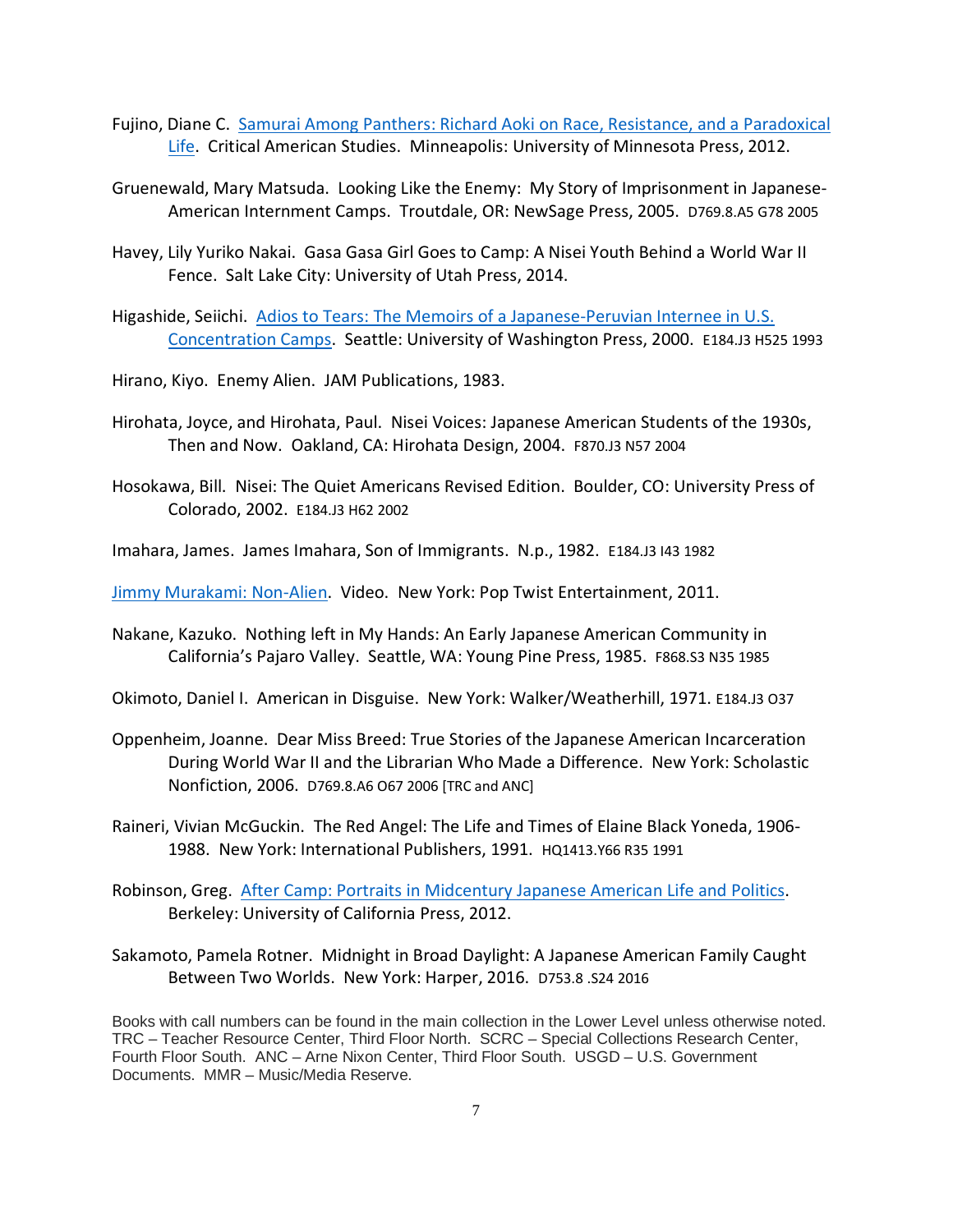- Shirai, Noboru. Tule Lake: An Issei Memoir. Sacramento: Muteki Press, 2001. D769.8.A6 S5313 2001
- Schrager, Adam. The Principled Politician: The Ralph Carr Story. Boulder, CO: Fulcrum Press, 2008. F781 .S34 2008
- Soga, Keho. [Life Behind Barbed Wire: The World War II Internment Memoirs of a Hawai'i Issei.](https://xerxes.calstate.edu/fresno/books/record?id=b3028567) Honolulu: University of Hawaii Press, 2008. D769.8.A6 S66 2008
- Staples, Bill. Kenichi Zenimura, Japanese American Baseball Pioneer. Jefferson, N.C.: McFarland and Co., 2011. GV865.Z46 S73 2011 [SCRC]
- Suyemoto, Toyo. [I Call to Remembrance: Toyo Suyemoto's Years of Internment.](https://xerxes.calstate.edu/fresno/books/record?id=b2747844) New Brunswick: Rutgers University Press, 2007.
- Tateishi, John. And Justice for All: An Oral History of the Japanese American Detention Camps. Seattle: University of Washington Press, 1999. D769.8.A6 A67 1999
- Uchida, Yoshiko. Desert Exile: The Uprooting of a Japanese American Family. Seattle: University of Washington Press, 1982. D769.8.A6 U25 1982

#### **Fiction**

- Allende, Isabel. The Japanese Lover: A Novel. New York: Atria Books, 2015. PQ8098.1.L54 A67513 2015
- Charyn, Jerome. American Scrapbook. New York: Viking Press, 1993. PS3553.H33 A5
- Edmiston, James. Home Again. Garden City, NY: Doubleday, 1955. PS3509.D514 H6
- Ford, Jamie. Hotel on the Corner of Bitter and Sweet. New York: Ballantine, 2009.
- Hamamura, John. Color of the Sea. New York, St. Martin's Press, 2006. PS3608.A549436 C65 2006
- Houston, Jeanne Wakatsuki. The Legend of Fire Horse Woman. New York: Kensington, 2003.
- Kehoe, Karon. City in the Sun. New York: Dodd, Mead, and Co., 1946.
- Mirikitani, Janice. We, The Dangerous. London: Virago Press, 1995. PS3563.I696 W43 1995
- Miyakawa, Edward. Tule Lake. Waldport, OR: House by the seas Publishing Co., 1979. PS3563.I89 T8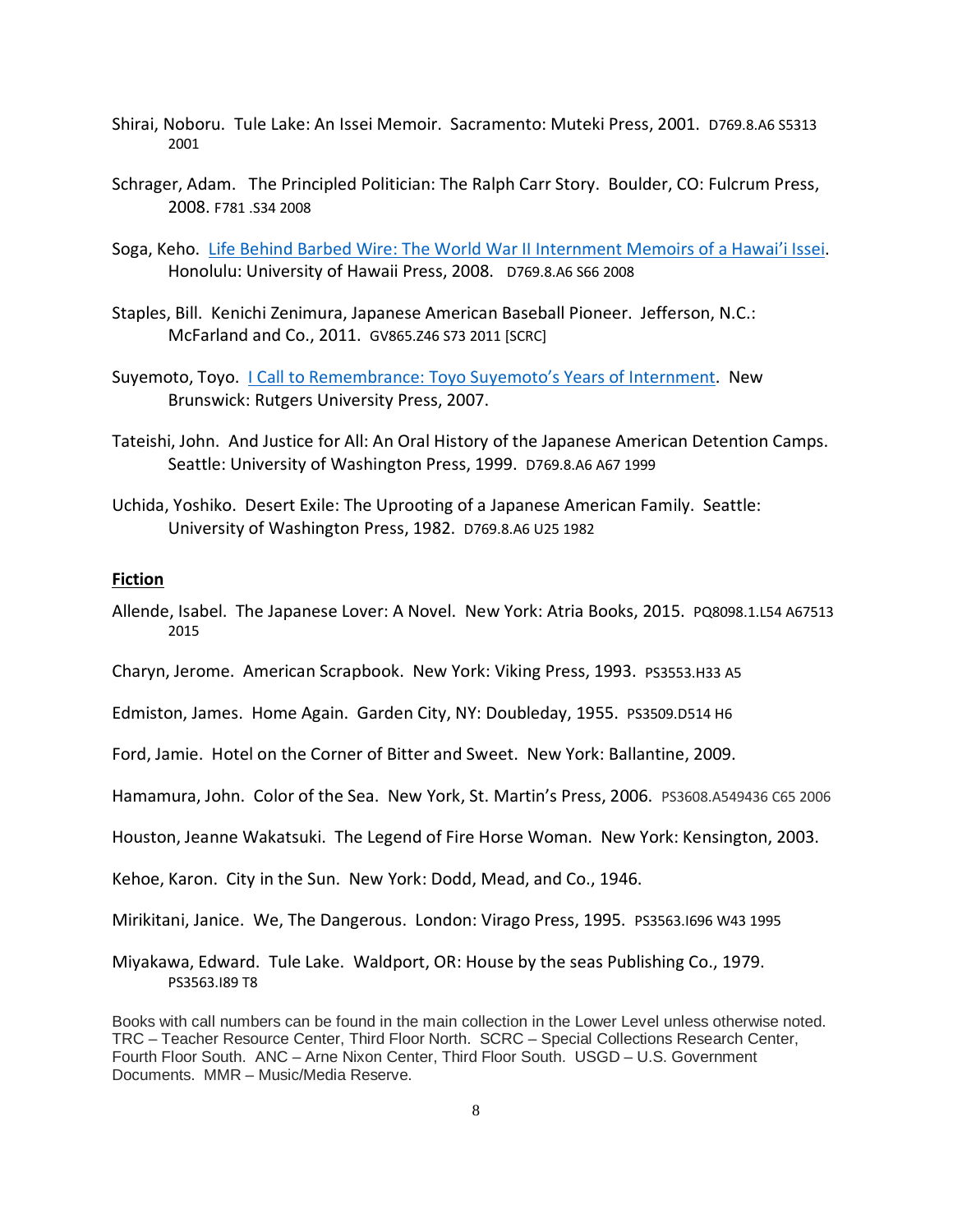Miyamoto, Kazuo. Hawaii, End of the Rainbow. Rutland, VT: Charles E. Tuttle, 1968. D805.U5 M5

- Mueller, Marnie. The Climate of the Country. Willimantic, CT: Curbstone Press, 1999. PS3563.U354 C58 1999
- Nakamura, Hiroshi. Treadmill: A Documentary Novel. Oakville, ON; Buffalo, NY: Mosaic Press, 1996. PS3564.A5293 T74 1996
- Otsuka, Julie. The Buddha in the Attic. New York: Alfred A. Knopf, 2011. PS3615.T88 B83 2011
- Otsuka, Julie. When the Emperor was Divine. New York: Random House, 2002. PS3615.T88 W48 2002
- Parker, Alan. Come See the Paradise. DVD. Beverly Hills: Twentieth Century Fox Home Entertainment, 2006. disc PN1997 C6767 2006 [MMR]
- Rizzuto, Rahna R. Why She Left Us: A Novel. New York: HarperCollins, 1999. PS3568.I87 W49 1999
- Robertson, Georgia Day. The Harvest of Hate. Fullerton: California State University, Oral History Program, 1986. PS3568.O249 H3 1986
- Roosevelt, Kermit. Allegiance: A Novel. New York: Regan Arts, 2015.
- Shigekuni, Julie. A Bridge Between Us. New York: Anchor, 1995. PS3569.H4865 B75 1995
- Through Innocent Eyes: Writings and Art from the Japanese American Internment. Los Angeles: Keiro Services Press and the Generations Fund, 1990. D769.8.A6 T57 1990

#### **German and Italian Internees**



- DiStasi, Lawrence, ed. Una Storia Segreta: The Secret History of Italian American Evacuation and Internment during World War II. Berkeley: Heyday Books, 2001. D769.8.A6 W35 2001
- Estlack, Russell. Shattered Lives, Shattered Dreams: The Untold Story of America's Enemy Aliens in World War II. Springfield, UT: Bonneville Books, 2011.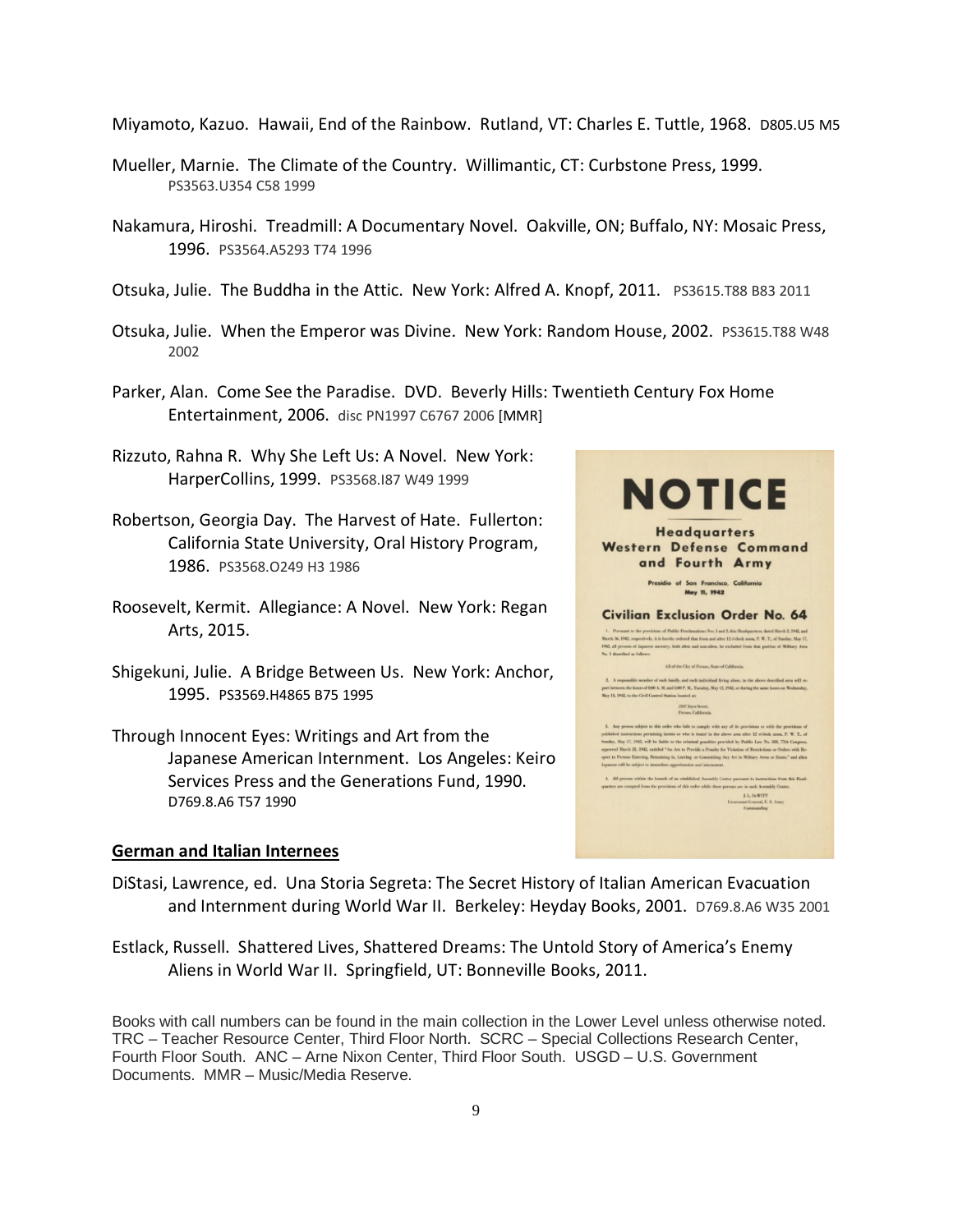- Fox, Stephen. The Unknown Internment: An Oral History of the Relocation of Italian Americans during World War II. Boston: Twayne Publishers, 1990. D769.8.A6 F66 1990
- Italian American Internment: A Secret Story. VHS. New York: New Video Group; New York: A&E Entertainment, 2000. cass D769.8.A6 I83 2000 [MMR]
- Krammer, Arnold. Undue Process: The Untold Story of America's German Alien Internees. London: Rowman and Littlefield, 1997. D769.8.A6 K73 1997

### **Japanese American Servicemen and Women**

- Duus, Masayo Umezawa. Unlikely Liberators: The Men of the 100<sup>th</sup> and 442<sup>nd</sup>. Translated Peter Duus. Honolulu: University of Hawaii Press, 1987. D753.8 .D8813 1987
- Elms, Matthew. When the Akimotos Went to War: An Untold Story of Family, Patriotism, and Sacrific During World War II. Arlington, VA: American Battle Monuments Commission, 2015. Y 3.AM 3:2 AK 5 [USGD]
- John Aiso and the M.I.S.: Japanese-American Soldiers in the Military Intelligence Service, World War II. Los Angeles: Military Intelligence Service Club, 1988. D810.S7 J58 1988
- Masuda, Minoru. Letters from the 442<sup>nd</sup>: The World War II [Correspondence of a Japanese American Medic.](https://xerxes.calstate.edu/fresno/books/record?id=b3635941) Edited by Hana Masuda and Diane Bridgman. Seattle: University of Washington Press, 2008. D769.31 442nd .M36 2008



- McNaughton, James C. Nisei Linguistics: Japanese Americans in the Military Intelligence Service during World War II. Washington, D.C.: Department of the Army, 2006. D 101.2:N 63 [USGD]
- Okana, John. No-No Boy. Seattle, WA: Combined Asian American Resources Project, 1976. PS3565.K3 N6 1976 c.2
- Tanaka, Chester. Go For Broke: A Pictorial History of the Japanese American 100<sup>th</sup> Infantry Battalion and the 442<sup>nd</sup> Regimental Combat Team. San Mateo: JACP, Inc., 1982. f D769.31 100th .T36 1982
- Yamashita, Bruce I. Fighting Tradition: A Marine's Journey to Justice. Honolulu: University of Hawaii Press; Los Angeles: UCLA Asian American Studies Center, 2003. VE25.Y36 A3 2003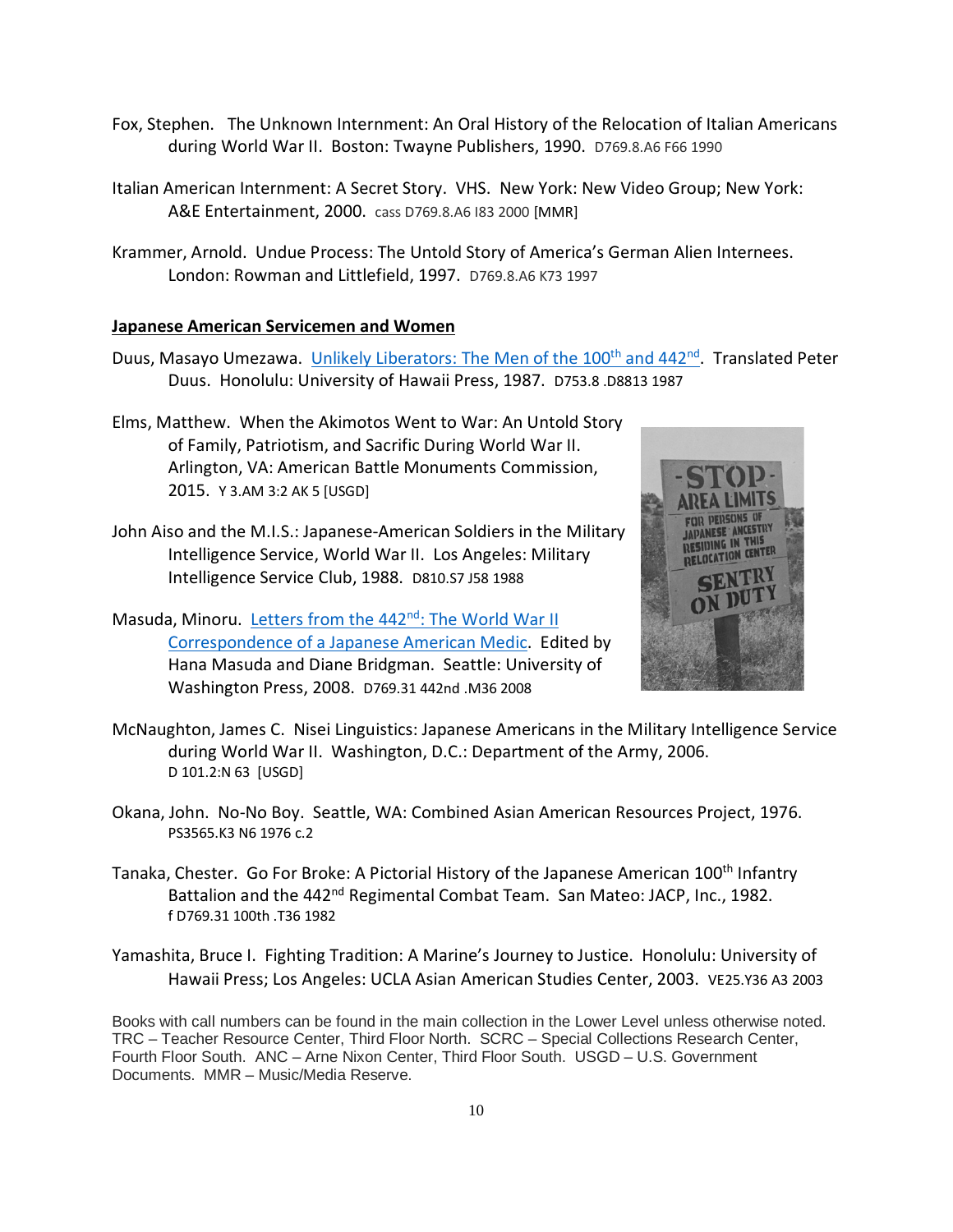#### **Children's Books**

Dallas, Sandra. Tallgrass. New York: St. Martin's Press, 2007.

- Davis, Daniel S. Behind Barbed Wire: The Imprisonment of Japanese Americans During World War II. New York: Dutton, 1982. D769.8.A6 D38 1982 [TRC]
- Faulkner, Matt. Gaijin: American Prisoner of War: A Graphic Novel. New York: Disney Hyperion Books, 2014. j PZ1.F2735 gai 2014 [TRC and ANC]
- Fremon, David K. Japanese-American Internment in American History. Springfield, NJ: Enslow, 1996. D769.8.A6 F74 1996 [TRC]
- Houston, Jeanne Wakatsuki. Farewell to Manzanar: A True Story of Japanese American Experience During and After World War II Internment. Boston: Houghton Mifflin, 1973. E184.J3 H63 1973
- Irwin, Hadley. Kim/Kimi. New York: M.K. McElderly Books, 1987. j PZ1.Ir95 ki [TRC and ANC]
- Ishigo, Estelle. Lone Heart Mountain. Los Angeles, CA, 1972. D769.8.A6 I7 gr.k-12 [TRC]
- Larson, Kirby. Dash. New York: Scholastic Press, 2014. j PZ1.L3293 das 2014 [TRC and ANC]
- Marrin, Albert. Uprooted: The Japanese American Experience During World War II. New York: Knopf Books for Young Readers, 2016. D769.8.A6 M329 2016 [ANC]



- Means, Florence Crannell. The Moved-Outers. New York: Walker, 1992. PZ7.M5124 Mo 1992 [ANC]
- Mochizuki, Ken. Baseball Saved Us. New York: Lee and Row, 1993. jE PZ2.M7155 Ba [TRC]

Mochizuki, Ken. Heroes. New York: Lee and Low Books, 1995. jE PZ2.M7155 he [TRC and ANC]

Moss, Marissa. Barbed Wire Baseball. New York: Abrams Books for Young Readers, 2013. GV863.A1 M676 2013 [ANC and TRC]

Nagai, Mariko. Dust of Eden. Park Ridge, IL: Albert Whitman and Co., 2014.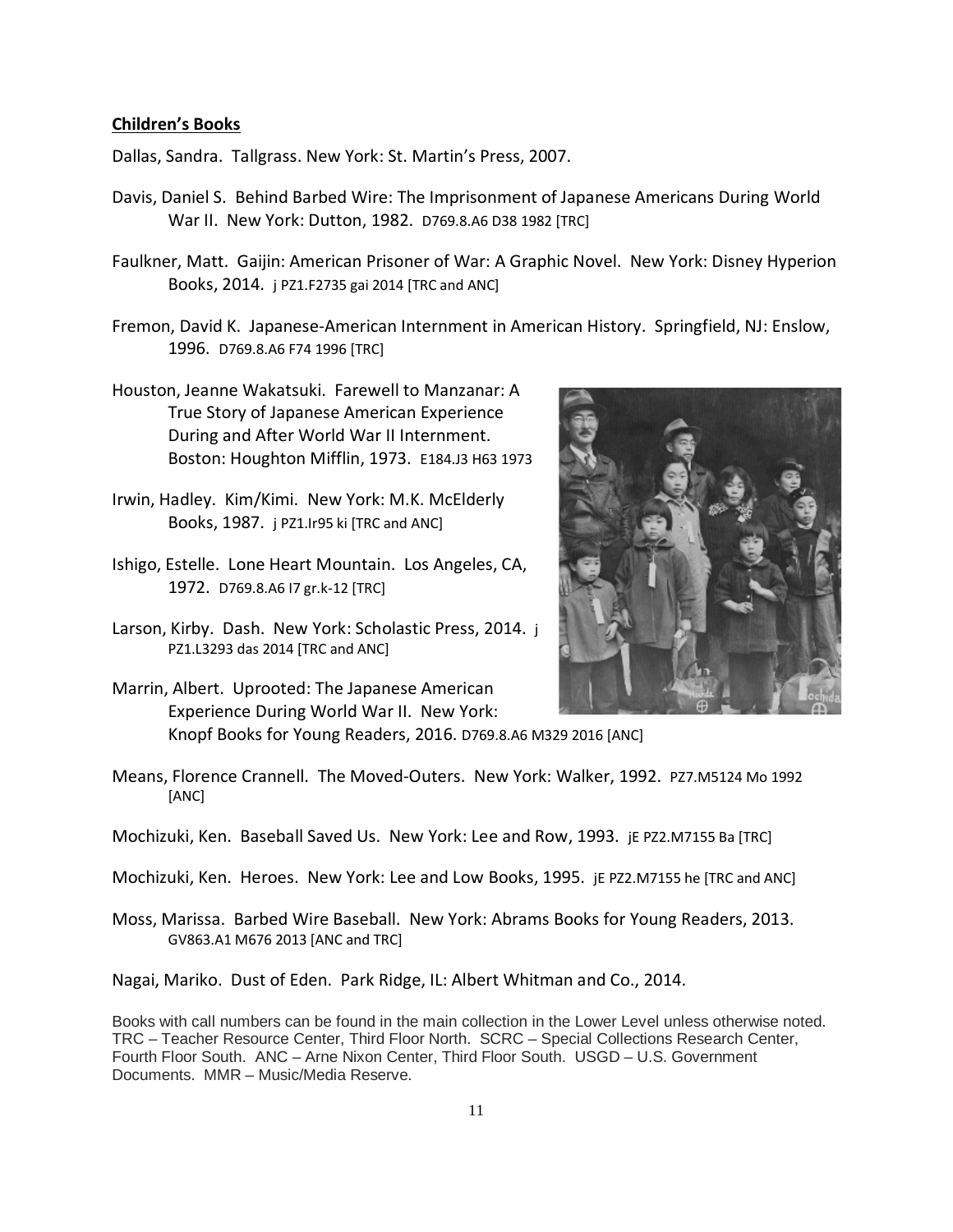Oakes, Vanya. Desert Harvest: A Story of the Japanese in California. Philadelphia: Winston, 1953. PZ7.O104 Des 1953 [ANC]

Oakes, Vanya. Roy Sato, New Neighbor. New York: J. Messner, 1955.

Pyle, Kevin C. Take What You Can Carry. New York: Henry Holt, 2012. PN6727.P96 T35 2012 [ANC]

Savin, Marcia. The Moon Bridge. New York: Scholastic, 1992. PZ7.S2654 Mo 1992 [ANC]

Sepahban, Lois. Paper Wishes. New York: Farrar, Straus, Giroux, 2016. PZ7.1.S462 Pap 2016 [ANC]

- Shigekawa, Marlene. Blue Jay in the Desert. Chicago: Polychrome, 1993. jE PZ2.Sh617 bL [TRC]
- Sinnott, Susan. Our Burden of Shame: Japanese-American Internment During World War II. New York: F. Watts, 1995. D769.8.A6 S56 1995 [TRC]
- Smith, Icy. Mei Ling in China City. Manhattan Beach, CA: East West Discovery Press, 2008. PZ7.S64927 Mei 2008 [ANC]
- Stanley, Jerry. I am an American: A True Story of Japanese Internment. New York: Crown, 1994. D769.8.A6 S73 1994 [TRC and ANC]
- Tunnell, Michael O. The Children of Topaz: The Story of a Japanese-American Internment Camp. New York: Holiday House, 1996. D769.8.A6 T86 1996 [TRC and ANC]
- Uchida, Yoshiko. Journey Home. New York: Atheneum, 1978. j PZ1.Uc45 jn [TRC and ANC]
- Uchida, Yoshiko. Journey to Topaz: A story of the Japanese-American Evacuation. Berkeley: Creative Arts, 1985. PZ7.U25 Jo 1985 [ANC]
- Welch, Catherine A. Children of the Relocation Camps. Minneapolis, MN: Carolrhoda Books, 2000. D769.8.A6 W45 2000 [TRC]
- Wolff, Virginia Euwer. Bat6. New York: Scholastic Press, 1998. j PZ1.W8328 ba [TRC and ANC]
- Yamasaki, Katie. Fish for Jimmy: Inspired by One Family's Experience in a Japanese American Internment Camp. New York: Holiday House, 2013. PZ7.Y19157 Fi 2013 [ANC]
- Yancey, Diane. The Internment of the Japanese. San Diego: Lucent Books, 2001. D769.8.A6 Y359 2002. [TRC]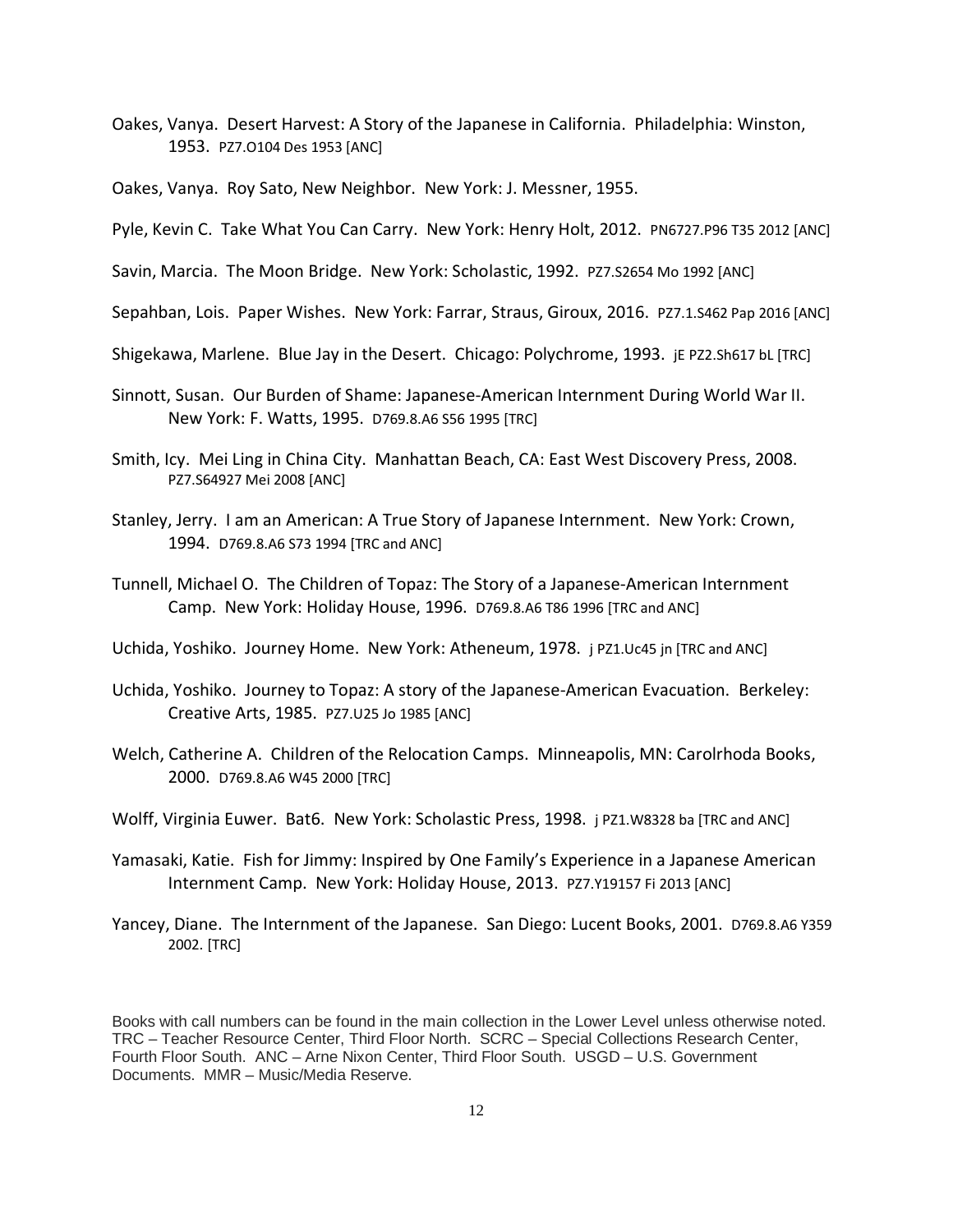Yancey, Diane. Life in a Japanese American Internment Camp. San Diego: Lucent Books, 1998. D769.8.A6 Y36 1998 [TRC]

#### **Film and Video**

- 9066 to 9-11: America's Concentration Camps Then… and Now? Los Angeles: Japanese American Nation Museum, 2004.
- The American Pastime. Burbank, CA: Warner Home Video, 2007. PN1997.2 .A44 2007 [MMR]
- [After Silence.](https://xerxes.calstate.edu/fresno/books/record?id=b7496611) Directed by Lois Shelton and Susan Buster Thomas. Oley, PA: Bullfrog Films, 2003.
- Children of the Camps: The Documentary. San Francisco, CA: Center for Asian American Media, 1999. D 769.8 A6 C452 1999 c.2 [MMR]
- The Color of Honor. San Francisco, CA: Center for Asian American Media, 1988. D 753.8 C65 1999 [MMR]
- Conscience and the Constitution: They fought on their own battlefield. Seattle, WA: Resisters.com Productions, 2000. D 753.8 C652 2011 [MMR]
- Forced Out: Internment and the Enduring Damage to California's Cities and Towns. Sacramento: Asian-Pacific Chamber of Commerce, Central Valley Asian-American Chamber of Commerce, 2003. F 870 J3 F67 2003 [MMR]
- Honor & Sacrifice: The Roy Matsumoto Story. Stourwater Pictures, 2013. D 769.8 A6 H66 2013 [MMR]
- [The First Battle: The Battle for Equality in War-Time Hawaii.](https://xerxes.calstate.edu/fresno/books/record?id=b7498317) Directed by Tom Coffman. San Francisco: Center for Asian American Media, 2006.
- A Flicker in Eternity: Based on the Diary and Letters of Stanley Hayami. California State Library, 2012. D 769.8 A6 F55 2012 [MMR]
- Forsaken Fields. Sacramento, CA: KVIE Inc., 2000. D 769.8 A6 F657 2000 [MMR]
- From a Different Shore: The Japanese-American Experience. Princeton, NJ: Films for the Humanities and Sciences, 1996. E 184 J3 F76 1996 [MMR]
- From a Silk Cocoon. San Francisco: Center for Asian American Media, 2005. D 769.8 A6 F765 2005 [MMR]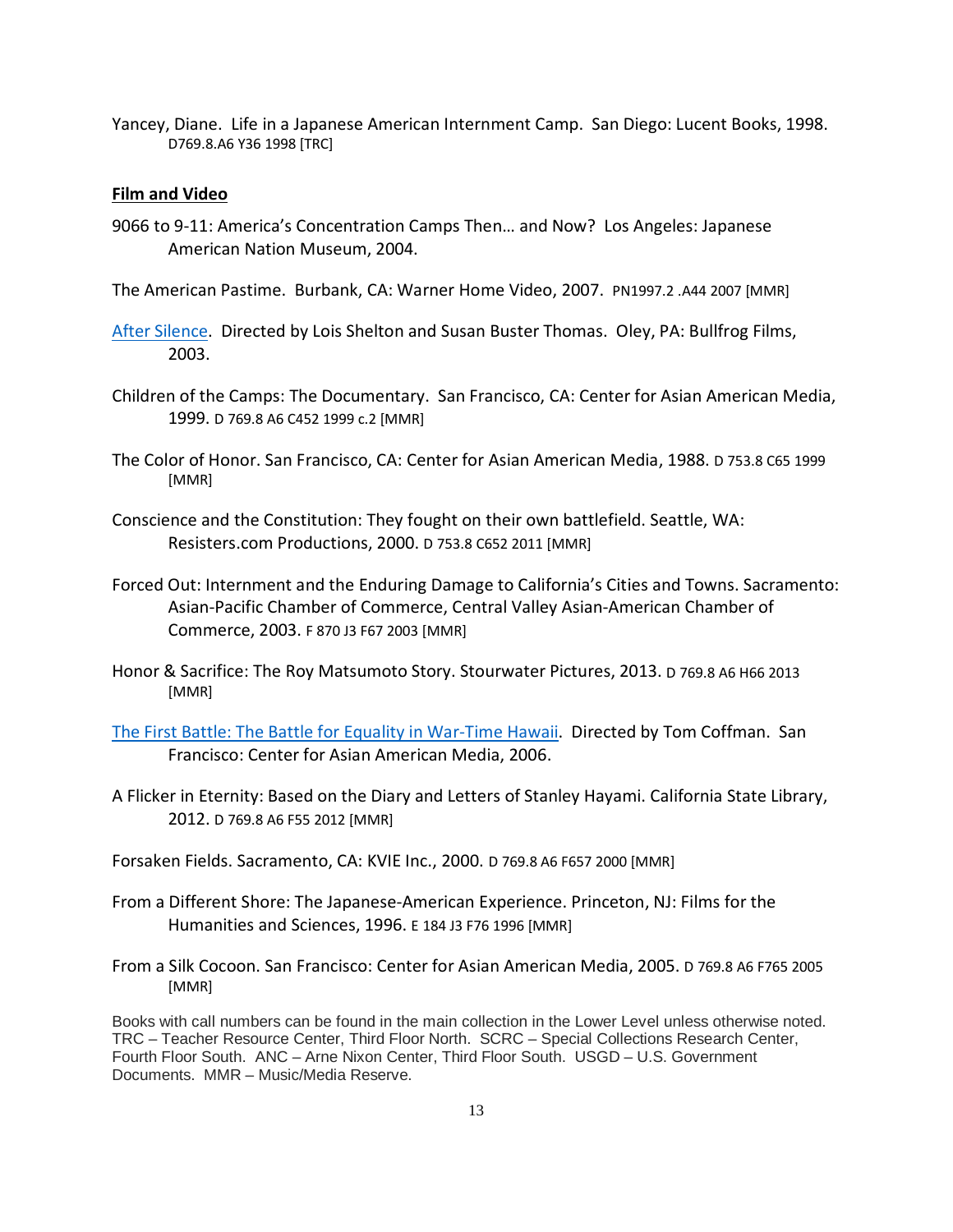Fumiko Hayashida the Woman Behind the Symbol. Stourwater Pictures, 2009. D 769.8 A6 F86 2009 [MMR]

Hidden Internment: The Art Shibayama Story. Progressive Films, 2004.

[Jimmy Murakami: Non Alien.](https://xerxes.calstate.edu/fresno/books/record?id=b7119046) New York: Pop Twist Entertainment, 2011.

Manzanar. San Francisco, CA: Center for Asian American Media, 1971. D 769.8 A6 M3 2006 [MMR]

- Nisei Diploma Project: The California State University: Sharing and Celebrating Stories from Nisei Honorary Degree Recipients. Long Beach: The California State University, 2011. disc D769.8.A6 C223 2011 [MMR]
- Of Civil Wrongs and Rights: The Fred Korematsu Story. San Francisco, CA: Center for Asian American Media, 2000. KF7224.5 .O4 2000 [MMR]

Resettlement to Redress. Sacramento: KVIE, 2006. E184.J3 R48 2006 [MMR]

Return to the Valley: The Japanese-American Experience After WWII. KTEH, 2003. D 769.8 A6 R48 2003 [MMR]

Topaz. Salt Lake City, Utah: University of Utah, 1988. D 769.8 A6 T66 2011 [MMR]

Toyo's Camera: Japanese American History during WWII. Hollywood, California, 2009. D 769.8 A6 H68 2009 [MMR]

Unfinished Business. San Francisco: Mouchette Films, 1985. D 769.8 A6 U494 1984 [MMR]

What It Means to be Free. Ashland, OR: TTTD Productions, 2004. PS 3559 N3 Z75 2004 [MMR]

[The Woman Behind the Symbol.](https://xerxes.calstate.edu/fresno/books/record?id=b7880446) San Francisco: Kanopy Streaming, 2005.

[Yuri Kochiyama: Passion for Justice.](https://xerxes.calstate.edu/fresno/books/record?id=b3208457) Directed by Patricia Saunders and Rea Tajiri. New York: Distributed by Women Make Movies, 2008. E184.J3 Y875 2008 [MMR]

#### **Curriculum Guides**

Anti-Defamation League [http://www.adl.org/assets/pdf/education-outreach/curriculum](http://www.adl.org/assets/pdf/education-outreach/curriculum-connections-summer-2013.pdf)[connections-summer-2013.pdf](http://www.adl.org/assets/pdf/education-outreach/curriculum-connections-summer-2013.pdf)

Asia Society<http://asiasociety.org/education/japanese-american-internment>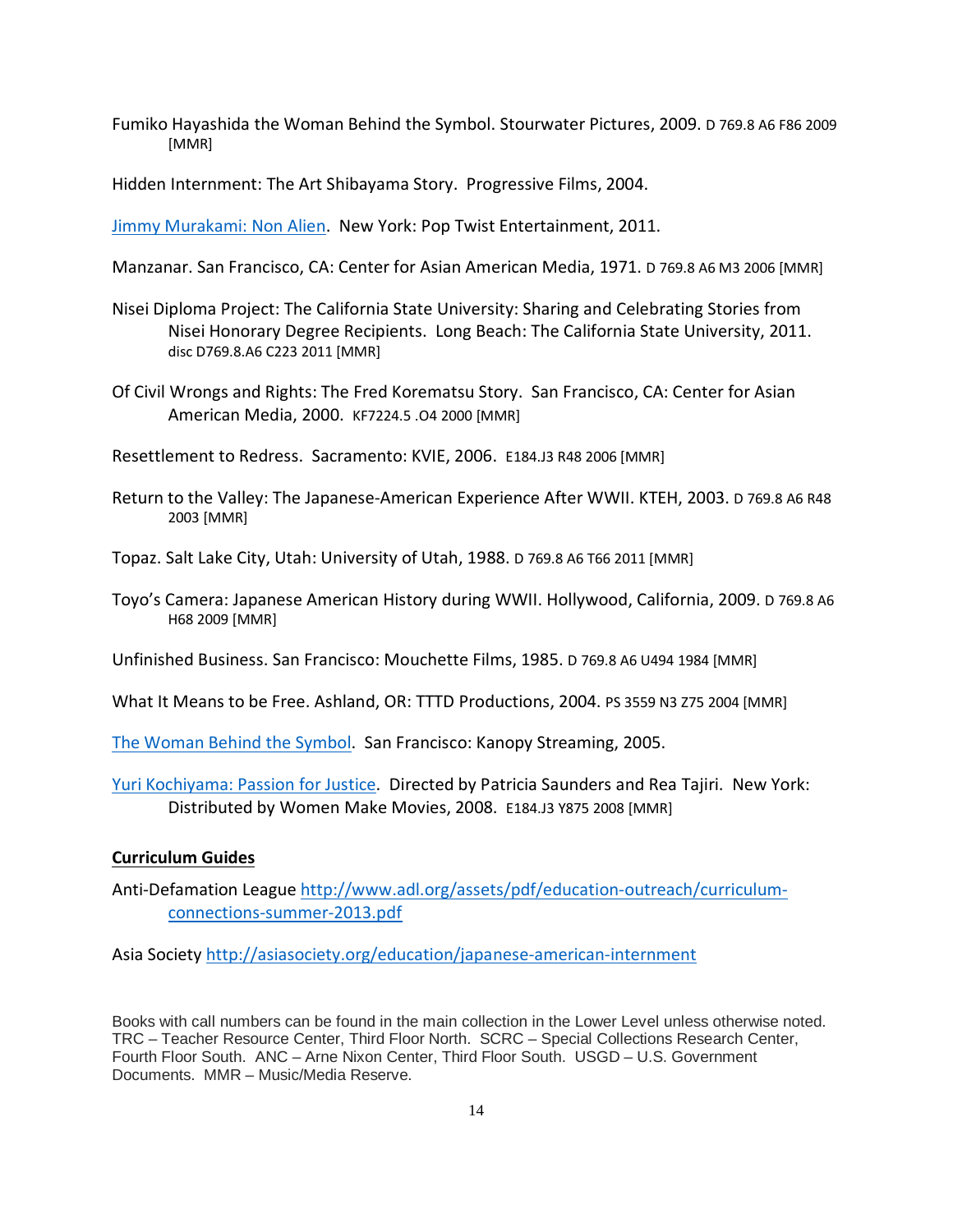Calisphere, University of California

Lesson plan, grades 4-5 <https://calisphere.org/for-educators/6/views-and-voices-within/>

Lesson plan, grades 6-8 <https://calisphere.org/for-educators/7/are-we-americans-again/>

Lesson plan, grades 9-12 <https://calisphere.org/for-educators/8/beauty-behind-barbed-wire/>

Densh[o http://www.densho.org/learning/shadow/shadow-TRG-en.pdf](http://www.densho.org/learning/shadow/shadow-TRG-en.pdf)

Discover Nikkei (Links to 67 individual lesson plans; kindergarten through college) [http://www.discovernikkei.org/en/resources/lessonplans/search/?keywords=&grades=](http://www.discovernikkei.org/en/resources/lessonplans/search/?keywords=&grades=&subjects=&languages=&m=1101087989551&p=oi&ea) [&subjects=&languages=&m=1101087989551&p=oi&ea](http://www.discovernikkei.org/en/resources/lessonplans/search/?keywords=&grades=&subjects=&languages=&m=1101087989551&p=oi&ea)

## Japanese American Citizens League

*The Japanese American Experience: A lesson in American History* <https://jacl.org/wordpress/wp-content/uploads/2015/01/covers.pdf>

*The Journey from Gold Mountain: The Asian American Experience* [https://jacl.org/wordpress/wp-content/uploads/2015/01/2006\\_GoldMountain\\_CurGuid](https://jacl.org/wordpress/wpcontent/uploads/2015/01/2006_GoldMountain_CurGuide.pdf) [e.pdf](https://jacl.org/wordpress/wpcontent/uploads/2015/01/2006_GoldMountain_CurGuide.pdf)

*The Power of Words: A Guide to Language about Japanese Americans in World War II* <https://jacl.org/wordpress/wp-content/uploads/2015/01/Rev.-Term.-Handbook.pdf>

- Japanese American Museum of San Jose (From National Parks Service) [http://www.jamsj.org/media/content/4BA38ED2-5056-9F21-](http://www.jamsj.org/media/content/4BA38ED2-5056-9F21-15B5489B4D47E182/files/JAM_guide_v7.pdf) [15B5489B4D47E182/files/JAM\\_guide\\_v7.pdf](http://www.jamsj.org/media/content/4BA38ED2-5056-9F21-15B5489B4D47E182/files/JAM_guide_v7.pdf)
- Fred T. Korematsu Institute (listing of Curriculum Kit items) <http://www.korematsuinstitute.org/curriculum-kit-materials/>

Library of Congress

[http://www.loc.gov/teachers/classroommaterials/primarysourcesets/internment/pdf/t](http://www.loc.gov/teachers/classroommaterials/primarysourcesets/internment/pdf/teacher_guide.pdf) [eacher\\_guide.pdf](http://www.loc.gov/teachers/classroommaterials/primarysourcesets/internment/pdf/teacher_guide.pdf)